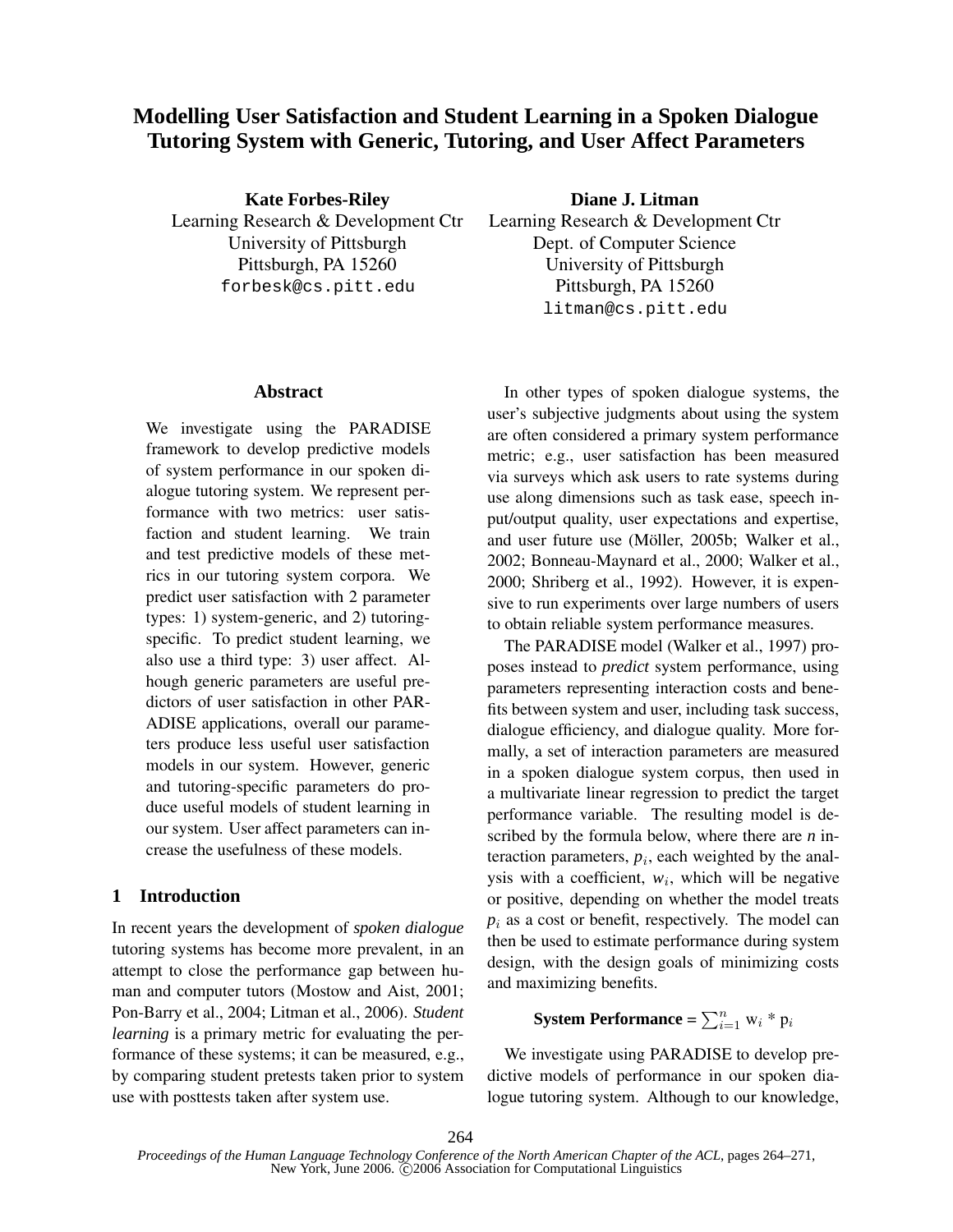| Corpus            | Date | Voice        | #Dialogues | #Students | #with Survey | #with Tests | #with Affect |
|-------------------|------|--------------|------------|-----------|--------------|-------------|--------------|
| SYN03             | 2003 | synthesized  | 00         | 20        |              |             |              |
| <b>PR05</b>       | 2005 | pre-recorded | 140        | 28        | 28           | 28          |              |
| SYN <sub>05</sub> | 2005 | synthesized  | 45         | 29        | 29           |             |              |

Table 1: Summary of our 3 ITSPOKE Corpora

prior PARADISE applications have only used user satisfaction to represent performance, we hypothesize that other metrics may be more relevant when PARADISE is applied to tasks that are not optimized for user satisfaction, such as our spoken dialogue tutoring system. We thus use 2 metrics to represent performance: 1) a generic metric of user satisfaction computed via user survey, 2) a tutoring-specific metric of student learning computed via student pretest and posttest scores. We train and test predictive models of these metrics on multiple system corpora.

To predict user satisfaction, we use 2 types of interaction parameters: 1) system-generic parameters such as used in other PARADISE applications, e.g. speech recognition performance, and 2) tutoringspecific parameters, e.g. student correctness. To predict student learning, we also use a third type of parameter: 3) manually annotated user affect. Although prior PARADISE applications have tended to use system-generic parameters, we hypothesize that task-specific and user affect parameters may also prove useful. We emphasize that user affect parameters are still system-generic; user affect has been annotated and/or automatically predicted in other types of spoken dialogue systems, e.g. as in (Lee et al., 2002; Ang et al., 2002; Batliner et al., 2003).

Our results show that, although generic parameters were useful predictors of user satisfaction in other PARADISE applications, overall our parameters produce less useful user satisfaction models in our tutoring system. However, generic and tutoringspecific parameters do produce useful models of student learning in our system. Generic user affect parameters increase the usefulness of these models.

# **2 Spoken Dialogue Tutoring Corpora**

ITSPOKE (**I**ntelligent **T**utoring **SPOKE**n dialogue system) (Litman et al., 2006) is a *speech-enabled* tutor built on top of the *text-based* Why2-Atlas conceptual physics tutor (VanLehn et al., 2002). In ITSPOKE, a student first types an essay into a web-based interface answering a qualitative physics problem. ITSPOKE then analyzes the essay and engages the student in spoken dialogue to correct misconceptions and elicit more complete explanations. Student speech is digitized from the microphone input and sent to the Sphinx2 recognizer. Sphinx2's most probable "transcription" is then sent to Why2- Atlas for syntactic, semantic and dialogue analysis. Finally, the text response produced by Why2- Atlas is converted to speech as described below, then played in the student's headphones and displayed on the interface. After the dialogue, the student revises the essay, thereby ending the tutoring or causing another round of tutoring/essay revision.

For this study, we used 3 ITSPOKE corpora, shown in Table  $1<sup>1</sup>$  The **SYN03** corpus was collected in 20**03** for an evaluation comparing learning in typed and spoken human and computer tutoring (Litman et al., 2006). ITSPOKE's voice was **syn**thesized with the Cepstral text-to-speech system, and its speech recognizer was trained from pilot IT-SPOKE studies and Why2-Atlas evaluations. The **PR05** and **SYN05** corpora were collected in 20**05**, to evaluate the impact of tutor voice quality (Forbes-Riley et al., 2006). For these 2 corpora, ITSPOKE used an updated speech recognizer further trained on the **SYN03** corpus. For the **SYN05** corpus, IT-SPOKE used the **syn**thesized tutor voice from the **SYN03** corpus; for the **PR05** corpus, ITSPOKE used a **pr**e-recorded tutor voice from a paid voice talent. Figure 1 gives an annotated (Section 3) **PR05** excerpt (**ASR** shows what ITSPOKE heard).

The same experimental procedure was used to collect all 3 ITSPOKE corpora: college students who had taken no college physics: 1) read a small document of background material, 2) took a pretest measuring initial physics knowledge, 3) work through a set of 5 problems (dialogues) with ITSPOKE, 4) took a posttest similar to the pretest.

<sup>&</sup>lt;sup>1</sup>The user populations of the 2005 corpora and 2003 corpus are different, due to variation in year and recruitment method.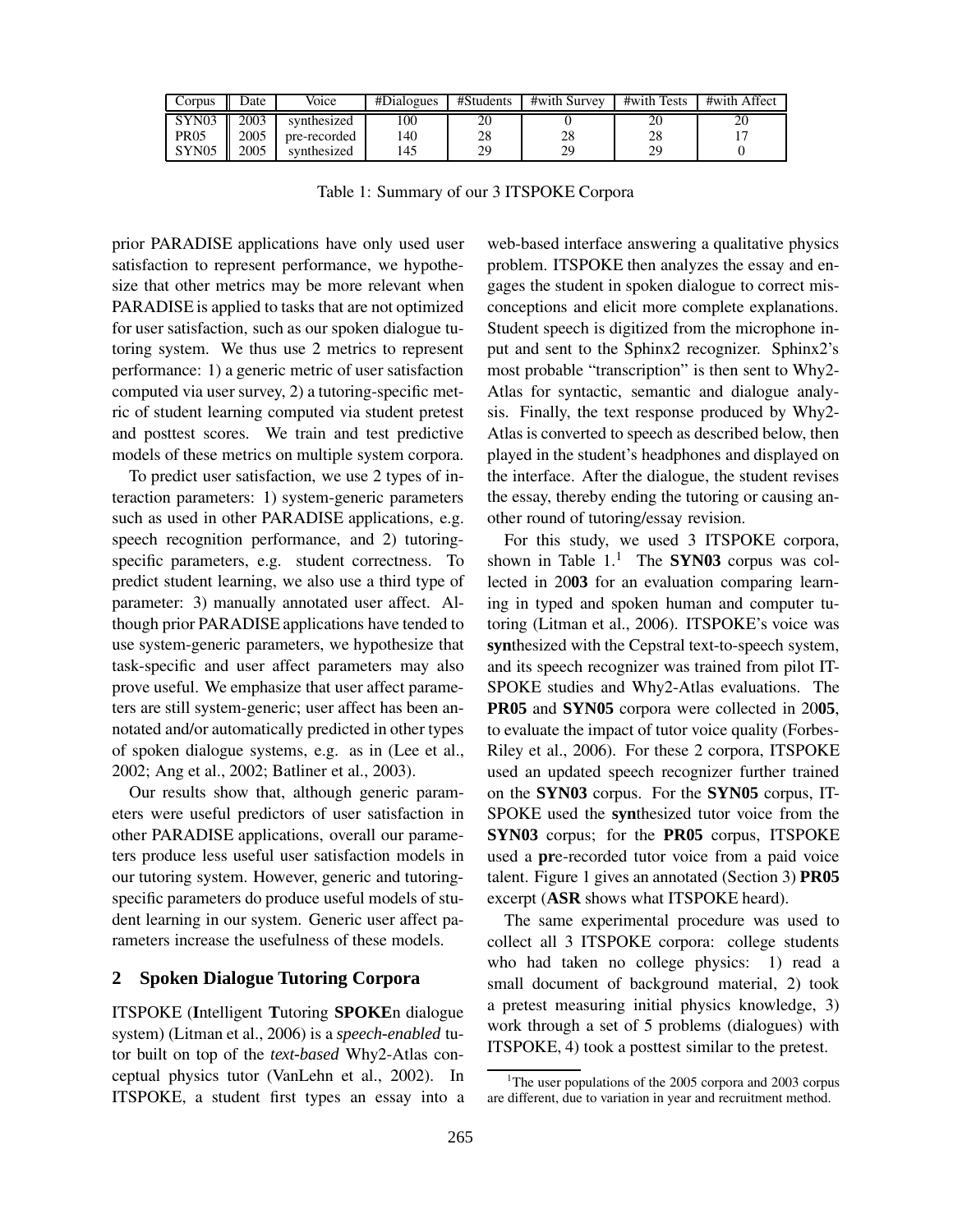Subjects in the **PR05** and **SYN05** corpora also completed a survey probing user satisfaction after taking the posttest (**SYN03** corpus subjects did not). Our survey, shown in Figure 2, is essentially the same as the one used in the DARPA Communicator multi-site evaluation (Walker et al., 2002). Although tailored lexically for a tutoring system, these statements are generally applicable to spoken dialogue systems. Students rated their degree of agreement with each statement on a scale of 1 to 5.

**PHYSICS PROBLEM**: Suppose a lightweight car and a massive truck hit a patch of frictionless ice and have a head-on collision. Upon which vehicle is the impact force greater? Which vehicle undergoes the greater change in its motion? Defend your answers.

**ESSAY UNDER DISCUSSION:** The truck exerts an equal and opposite reaction force on the car. The car has a greater acceleration. The car will have a greater change in its motion.

. . . *excerpt at 28.8 minutes into dialogue*. . .

**TUTOR**<sub>60</sub>: So, when you add forces together, besides the magnitudes of the forces, what must you also consider?

**STUDENT**<sub>57</sub>: direct- direction (**ASR:** the truck in direction) *[correct, uncertain, non-frustrated/angry]*

**TUTOR**61: Yes. [...] The vector sum of the forces acting on the body is also equal to the mass of the body multiplied by its acceleration. What is another term for the vector sum of forces acting on a body?

**STUDENT**58: net force (**ASR:** net force) *[correct, neutral, non-frustrated/angry]*

**TUTOR**62: That's super. Another term for the resultant force is the net force. In this relationship, what is the direction of the net force applied to a body and the direction of the body's acceleration?

**STUDENT**59: same same same (**ASR:** seems same type seems) *[correct, certain, frustrated/angry]*

Figure 1: Annotated **PR05** Corpus Excerpt

**Task Ease:** It was easy to learn from the tutor.

**TTS Performance:** It was easy to understand the tutor.

**User Expertise:** I knew what I could say or do at each point in the conversations with the tutor.

**Expected Behavior:** The tutor worked the way I expected it to. **Future Use:** Based on my experience using the tutor to learn physics, I would like to use such a tutor regularly.

ALMOST ALWAYS (5), OFTEN (4), SOMETIMES (3), RARELY (2), ALMOST NEVER (1)

Figure 2: ITSPOKE Survey Questionnaire

## **3 Interaction Parameters**

## **3.1 Dialogue System-Generic Parameters**

Prior PARADISE applications predicted user satisfaction using a wide range of system-generic parameters, which include measures of speech recognition quality (e.g. word error rate), measures of dialogue communication and efficiency (e.g. total turns and elapsed time), and measures of task completion (e.g. a binary representation of whether the task was completed) (Möller, 2005a; Möller, 2005b; Walker et al., 2002; Bonneau-Maynard et al., 2000; Walker et al., 2000; Walker et al., 1997). In this prior work, each dialogue between user and system represents a single "task" (e.g., booking airline travel), thus these measures are calculated on a per-dialogue basis.

In our work, the entire tutoring session represents a single "task", and every student in our corpora completed this task. Thus we extract 13 systemgeneric parameters on a per-student basis, i.e. over the 5 dialogues for each user, yielding a single parameter value for each student in our 3 corpora.

First, we extracted 9 parameters representing dialogue communication and efficiency. Of these parameters, 7 were used in prior PARADISE applications: Time on Task, Total ITSPOKE Turns and Words, Total User Turns and Words, Average IT-SPOKE Words/Turn, and Average User Words/Turn. Our 2 additional "communication-related" (Möller, 2005a) parameters measure system-user interactivity, but were not used in prior work (to our knowledge): Ratio of User Words to ITSPOKE Words, Ratio of User Turns to ITSPOKE Turns.

Second, we extracted 4 parameters representing speech recognition quality, which have also been used in prior work: Word Error Rate, Concept Accuracy, Total Timeouts, Total Rejections<sup>2</sup>.

#### **3.2 Tutoring-Specific Parameters**

Although prior PARADISE applications tend to use system-generic parameters, we hypothesize that task-specific parameters may also prove useful for predicting performance. We extract 12 *tutoringspecific* parameters over the 5 dialogues for each student, yielding a single parameter value per student, for each student in our 3 corpora. Although these parameters are specific to our tutoring system, similar parameters are available in other tutoring systems.

First, we hypothesize that the *correctness* of the students' turns with respect to the tutoring topic

<sup>&</sup>lt;sup>2</sup>A Timeout occurs when ITSPOKE does not hear speech by a pre-specified time interval. A Rejection occurs when IT-SPOKE's confidence score for its ASR output is too low.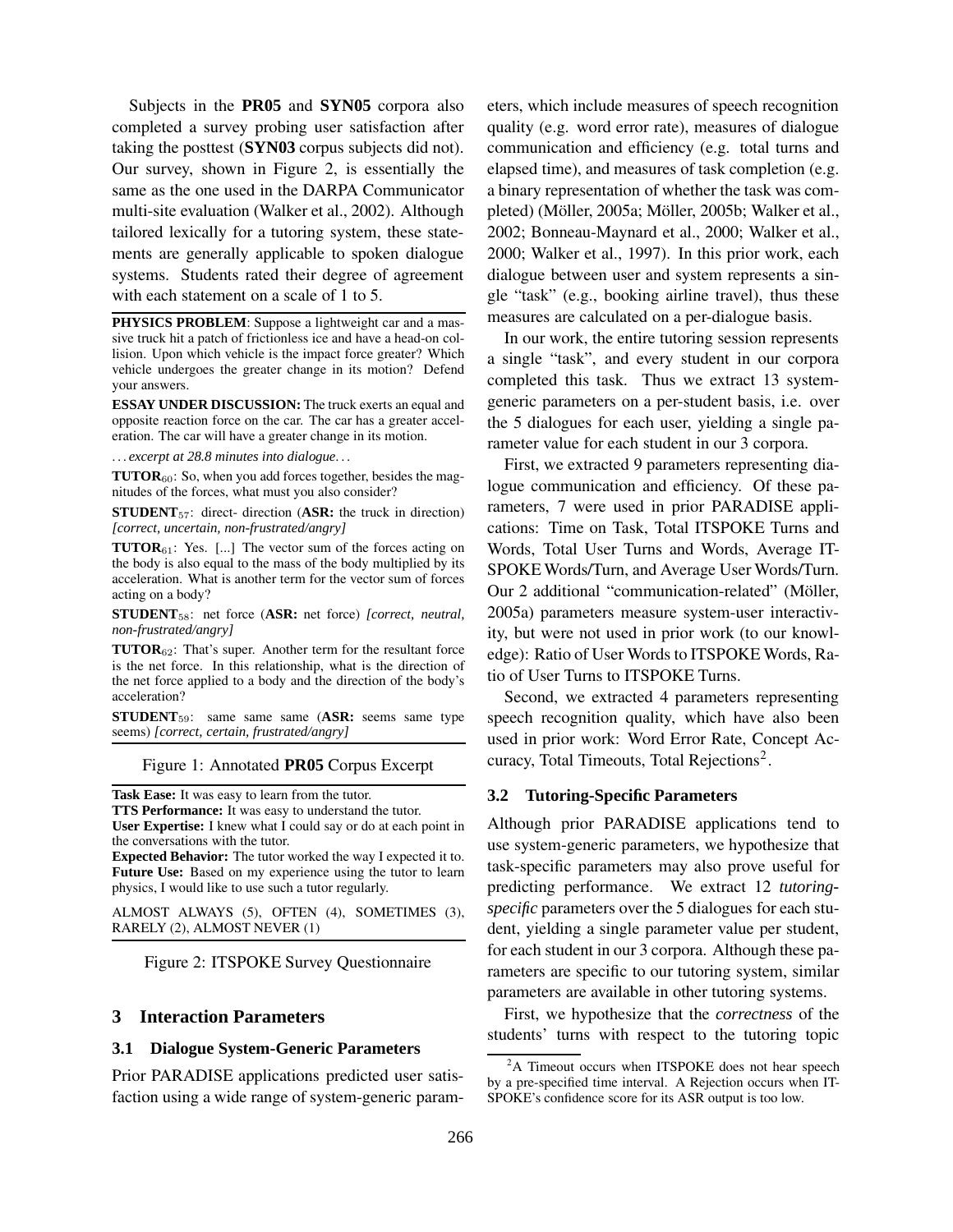(physics, in our case) may play a role in predicting system performance. Each of our student turns is automatically labeled with 1 of 3 "Correctness" labels by the ITSPOKE semantic understanding component: *Correct, Incorrect, Partially Correct*. Labeled examples are shown in Figure 1. From these 3 Correctness labels, we derive 9 parameters: a Total and a Percent for each label, and a Ratio of each label to every other label (e.g. Correct/Incorrect).

Second, students write and then may modify their physics essay at least once during each dialogue with ITSPOKE. We thus hypothesize that like "Correctness", the total number of essays per student may play a role in predicting system performance.

Finally, although student test scores before/after using ITSPOKE will be used as our student learning metric, we hypothesize that these scores may also play a role in predicting user satisfaction.

### **3.3 User Affect Parameters**

We hypothesize that user affect plays a role in predicting user satisfaction and student learning. Although affect parameters have not been used in other PARADISE studies (to our knowledge), they are generic; for example, in various spoken dialogue systems, user affect has been annotated and automatically predicted from e.g., acoustic-prosodic and lexical features (Litman and Forbes-Riley, 2004b; Lee et al., 2002; Ang et al., 2002; Batliner et al., 2003).

As part of a larger investigation into emotion *adaptation*, we are manually annotating the student turns in our corpora for affective state. Currently, we are labeling 1 of 4 states of "Certainness": *certain, uncertain, neutral, mixed (certain and uncertain)*, and we are separately labeling 1 of 2 states of "Frustration/Anger": *frustrated/angry, non-frustrated/angry*. These affective states<sup>3</sup> were found in pilot studies to be most prevalent in our tutoring dialogues<sup>4</sup>, and are also of interest in other dialogue research, e.g. tutoring (Bhatt et al., 2004; Moore et al., 2004; Pon-Barry et al., 2004) and spoken dialogue (Ang et al., 2002). Labeled examples are shown in Figure  $1<sup>5</sup>$  To date, one paid annotator

has labeled all student turns in our **SYN03** corpus, and all the turns of 17 students in our **PR05** corpus.<sup>6</sup>

From these labels, we derived 25 **User Affect** parameters per student, over the 5 dialogues for that student. First, for each Certainness label, we computed a Total, a Percent, and a Ratio to each other label. We also computed a Total for each *sequence* of identical Certainness labels (e.g. Certain:Certain), hypothesizing that states maintained over multiple turns may have more impact on performance than single occurrences. Second, we computed the same parameters for each Frustration/Anger label.

## **4 Prediction Models**

In this section, we first investigate the usefulness of our system-generic and tutoring-specific parameters for training models of user satisfaction and student learning in our tutoring corpora with the PARADISE framework. We use the SPSS statistical package with a stepwise multivariate linear regression procedure<sup>7</sup> to automatically determine parameter inclusion in the model. We then investigate how well these models generalize across different user-system configurations, by testing the models in different corpora and corpus subsets. Finally, we investigate whether generic user affect parameters increase the usefulness of our student learning models.

### **4.1 Prediction Models of User Satisfaction**

Only subjects in the **PR05** and **SYN05** corpora completed a user survey (Table 1). Each student's responses were summed to yield a single user satisfaction total per student, ranging from 9 to 24 across corpora (the possible range is 5 to 25), with no difference between corpora ( $p = .46$ ). This total was used as our user satisfaction metric, as in (Möller, 2005b; Walker et al., 2002; Walker et al., 2000).<sup>8</sup>

<sup>&</sup>lt;sup>3</sup>We use "affect" and "affective state" loosely to cover student emotions and attitudes believed to be relevant for tutoring.

<sup>4</sup>For a full list of affective states identified in these pilot studies, see (Litman and Forbes-Riley, 2004a).

<sup>5</sup>Annotations were performed from both audio and tran-

scription within a speech processing tool.

<sup>&</sup>lt;sup>6</sup>In a preliminary agreement study, a second annotator labeled the entire **SYN03** corpus for *uncertain* versus *other*, yielding 90% inter-annotator agreement (0.68 Kappa).

 $<sup>7</sup>$ At each step, the parameter with the highest partial correla-</sup> tion with the target predicted variable, controlled for all previously entered parameters, is entered in the equation, until the remaining parameters do not increase  $R^2$  by a significant amount or do not yield a significant model.

 $8$ Researchers have also used average score (Möller, 2005b; Walker et al., 1997); single survey statements can also be used (Walker et al., 1997). We tried these variations, and our  $R<sup>2</sup>$  results were similar, indicating robustness across variations.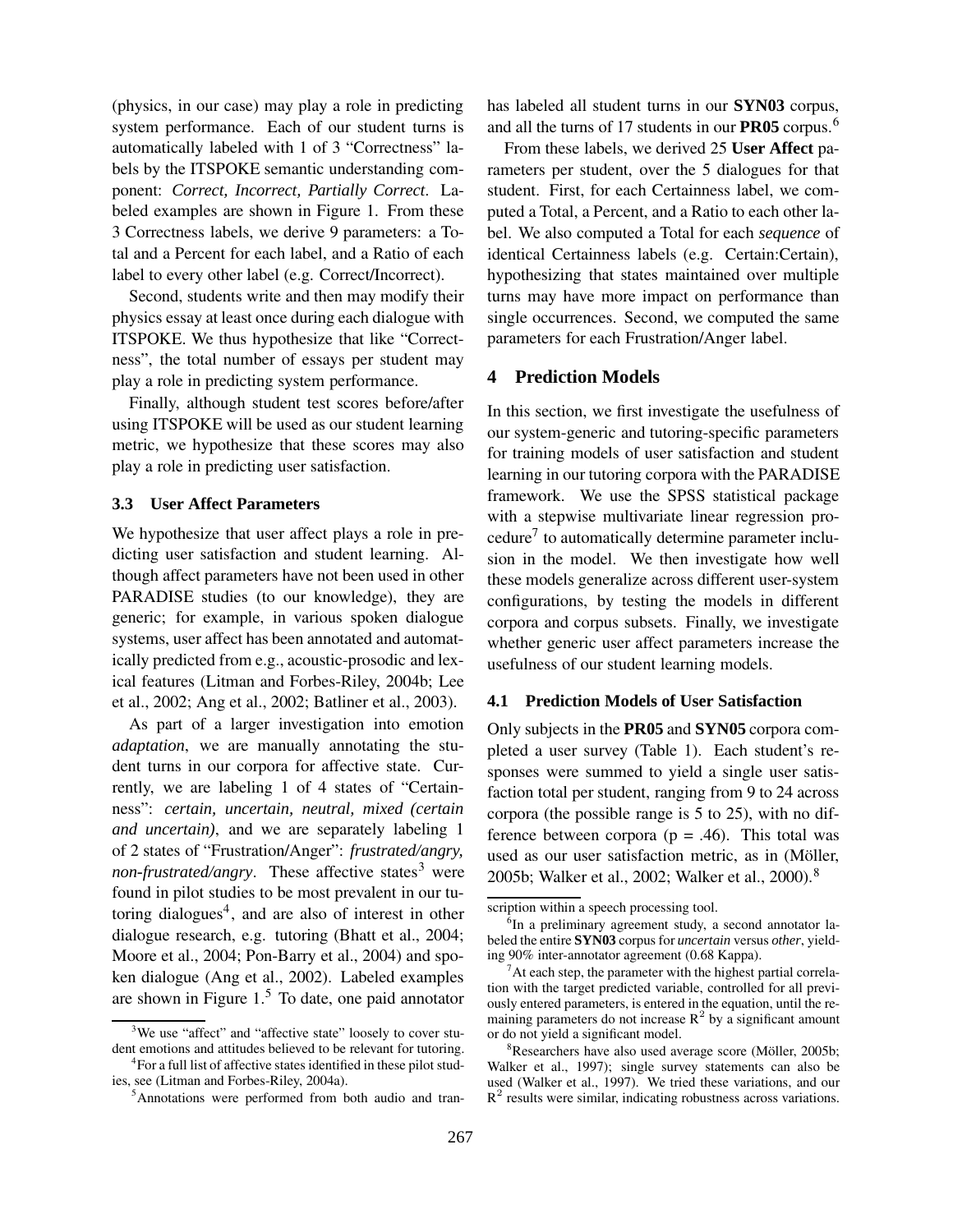| <b>Training Data</b> | $R^2$ | Predictors                         | <b>Testing Data</b> | $R^2$ |
|----------------------|-------|------------------------------------|---------------------|-------|
| <b>PR05</b>          | .274  | <b>INCORRECTS, ESSAYS</b>          | SYN <sub>05</sub>   | .001  |
| SYN <sub>05</sub>    | .068  | TUT WDS/TRN                        | <b>PR05</b>         | .018  |
| PR05:half1           | .335  | PARTCORS/INCORS                    | PR05:half2          | .137  |
| PR05:half2           | .443  | <b>STU TRNS</b>                    | PR05:half1          | .079  |
| SYN05:half1          | .455  | <b>STU TRNS/TUT TRNS</b>           | SYN05:half2         | .051  |
| SYN05:half2          | .685  | TUT WDS/TRN, STU WDS/TRN, CORRECTS | SYN05:half1         | 227   |

Table 2: Testing the Predictive Power of User Satisfaction Models

We trained a user satisfaction model on each corpus, then tested it on the other corpus. In addition, we split each corpus in half randomly, then trained a user satisfaction model on each half, and tested it on the other half. We hypothesized that despite the decrease in the dataset size, models trained and tested in the same corpus would have higher generalizability than models trained on one corpus and tested on the other, due to the increased data homogeneity within each corpus, since each corpus used a different ITSPOKE version. As predictors, we used only the 13 system-generic and 12 tutoring-specific parameters that were available for all subjects.

Results are shown in Table 2. The first and fourth columns show the training and test data, respectively. The second and fifth columns show the user satisfaction variance accounted for by the trained model in the training and test data, respectively. The third column shows the parameters that were selected as predictors of user satisfaction in the trained model, ordered by degree of contribution<sup>9</sup>.

For example, as shown in the first row, the model trained on the **PR05** corpus uses Total Incorrect student turns as the strongest predictor of user satisfaction, followed by Total Essays; these parameters are not highly correlated $10$ . This model accounts for 27.4% of the user satisfaction variance in the **PR05** corpus. When tested on the **SYN05** corpus, it accounts for 0.1% of the user satisfaction variance.

The low  $\mathbb{R}^2$  values for both training and testing in the first two rows show that neither corpus yields a very powerful model of user satisfaction even in the training corpus, and this model does not generalize very well to the test corpus. As hypothesized, training and testing in a single corpus yields higher  $R<sup>2</sup>$  values for testing, as shown in the last four rows, although these models still account for less than a quarter of the variance in the test data. The increased  $\mathbf{\hat{R}}^2$  values for training here may indicate over-fitting. Across all 6 experiments, there is almost no overlap of parameters used to predict user satisfaction.

Overall, these results show that this method of developing an ITSPOKE user satisfaction model is very sensitive to changes in training data; this was also found in other PARADISE applications (Möller, 2005b; Walker et al., 2000). Some applications have also reported similarly low  $\mathbb{R}^2$  values for *testing* both within a corpus (Möller, 2005b) and also when a model trained on one system corpus is tested on another system corpus (Walker et al., 2000). However, most PARADISE applications have yielded higher R <sup>2</sup> values than ours for *train*ing (Möller, 2005b; Walker et al., 2002; Bonneau-Maynard et al., 2000; Walker et al., 2000).

We hypothesize two reasons for why our experiments did not yield more useful user satisfaction models. First, in prior PARADISE applications, users completed a survey after *every* dialogue with the system. In our case, subjects completed only one survey, at the end of the experiment (5 dialogues). It may be that this "per-student" unit for user satisfaction is too large to yield a very powerful model; i.e., this measure is not fine-grained enough. In addition, tutoring systems are not designed to maximize user satisfaction, but rather, their design goal is to maximize student learning. Moreover, prior tutoring studies have shown that certain features correlated with student learning do not have the same relationship to user satisfaction (e.g. are not predictive

<sup>&</sup>lt;sup>9</sup>The ordering reflects the standardized coefficients (beta weights), which are computed in SPSS based on scaling of the input parameters, to enable an assessment of the predictive power of each parameter relative to the others in a model.

<sup>&</sup>lt;sup>10</sup>Hereafter, predictors in a model are not highly correlated  $(R > .70)$  unless noted. Linear regression does not assume that predictors are independent, only that they are not highly correlated. Because correlations above  $R = 70$  can affect the coefficients, deletion of redundant predictors may be advisable.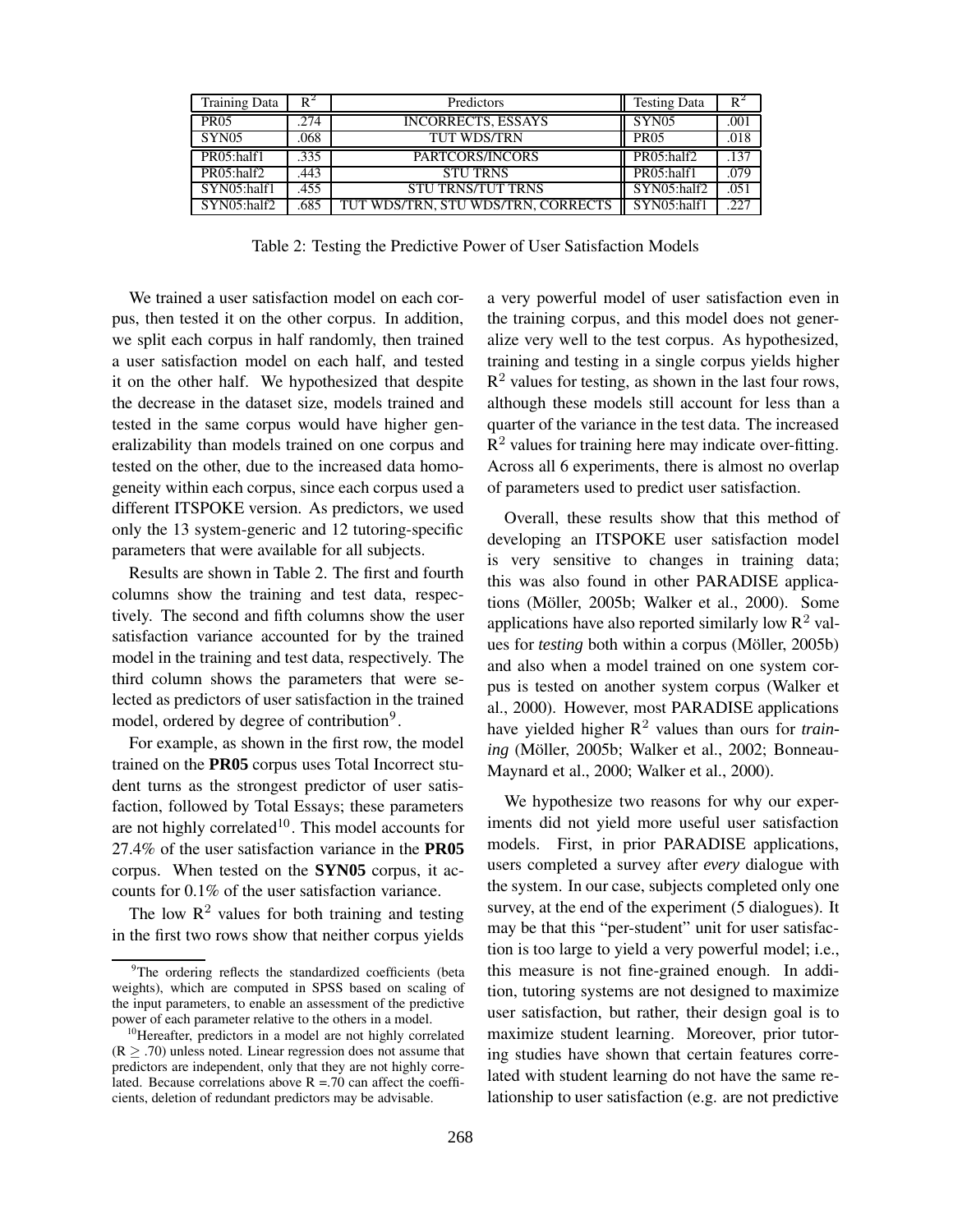| <b>Training Data</b> | $R^2$ | Predictors                            | <b>Testing Data</b> | $R^2$ |
|----------------------|-------|---------------------------------------|---------------------|-------|
| <b>PR05</b>          | .556  | PRE, %CORRECT                         | SYN <sub>05</sub>   | .636  |
| SYN05                | .736  | PRE, INCORS/CORS, STU WDS/TRN         | <b>PR05</b>         | .472  |
| PR05:half1           | .840  | PRE, PARTCORRECTS                     | PR05:half2          | .128  |
| PR05:half2           | .575  | PARTCORS/INCORS, PRE                  | PR05:half1          | .485  |
| SYN05:half1          | .580  | PRE. STU WDS/TRN                      | SYN05:half2         | .556  |
| SYN05:half2          | .855  | PRE. TIMEOUTS                         | SYN05:half1         | .384  |
| <b>PR05+SYN03</b>    | .413  | PRE. TIME                             | SYN <sub>05</sub>   | .586  |
| <b>PR05+SYN05</b>    | .621  | PRE, INCORS/CORS                      | SYN <sub>03</sub>   | .237  |
| SYN05+SYN03          | .590  | INCORS/CORS.<br>%INCORRECT, PRE, TIME | <b>PR05</b>         | .244  |
|                      |       |                                       |                     |       |

Table 3: Testing the Predictive Power of Student Learning Models with the Same Datasets

or have an opposite relationship) (Pon-Barry et al., 2004). In fact, it may be that user satisfaction is not a metric of primary relevance in our application.

## **4.2 Prediction Models of Student Learning**

As in other tutoring research, e.g. (Chi et al., 2001; Litman et al., 2006), we use posttest score (POST) controlled for pretest score (PRE) as our target student learning prediction metric, such that POST is our target variable and PRE is always a parameter in the final model, although it is not necessarily the strongest predictor.<sup>11</sup> In this way, we measure student learning *gains*, not just final test score.

As shown in Table 1, all subjects in our 3 corpora took the pretest and posttest. However, in order to compare our student learning models with our user satisfaction models, our first experiments predicting student learning used the same training and testing datasets that were used to predict user satisfaction in Section 4.1 (i.e. we ran the same experiments except we predicted POST controlled for PRE instead of user satisfaction). Results are shown in the first 6 rows of Table 3.

As shown, these 6 models all account for more than 50% of the POST variance in the training data. Furthermore, most of them account for close to, or more than, 50% of the POST variance in the test data. Although again we hypothesized that training and testing in one corpus would yield higher  $\mathbb{R}^2$  values for testing, this is not consistently the case; two of these models had the highest  $R^2$  values for train-

ing and the lowest R <sup>2</sup> values for testing (**PR05:half1** and **SYN05:half2**), suggesting over-fitting.

Overall, these results show that this is an effective method of developing a prediction model of student learning for ITSPOKE, and is less sensitive to changes in training data than it was for user satisfaction. Moreover, there is more overlap in these 6 models of parameters that are useful for predicting student learning (besides PRE); "Correctness" parameters and dialogue communication and efficiency parameters appear to be most useful overall.

Our next 3 experiments investigated how our student learning models are impacted by including our third **SYN03** corpus. Using the same 25 parameters, we trained a learning model on each set of two combined corpora, then tested it on the other corpus. Results are shown in the last 3 rows of Table 3.

As shown, these models still account for close to, or more than, 50% of the student learning variance in the training data.<sup>12</sup> The model trained on **PR05+SYN03** accounts for the most student learning variance in the test data, showing that the training data that is most similar to the test data will yield the highest generalizability. That is, the combined **PR05+SYN03** corpora contains subjects drawn from the same subject pool (2005) as the **SYN05** test data, and also contains subjects who interacted with the same tutor voice (synthesized) as this test data. In contrast, the combined **PR05+SYN05** corpora did not overlap in user population with the **SYN03** test data, and the combined **SYN05+SYN03** corpora did not share a tutor voice with the **PR05** test data. "Correctness" parameters

 $11$ In SPSS, we regress two independent variable blocks. The first block contains PRE, which is regressed with POST using the "enter" method, forcing inclusion of PRE in the final model. The second block contains all remaining independent variables, which are regressed using the stepwise method.

<sup>&</sup>lt;sup>12</sup>However, INCORS/CORS and %INCORRECT are highly correlated in the **SYN05+SYN03** model, showing redundancy.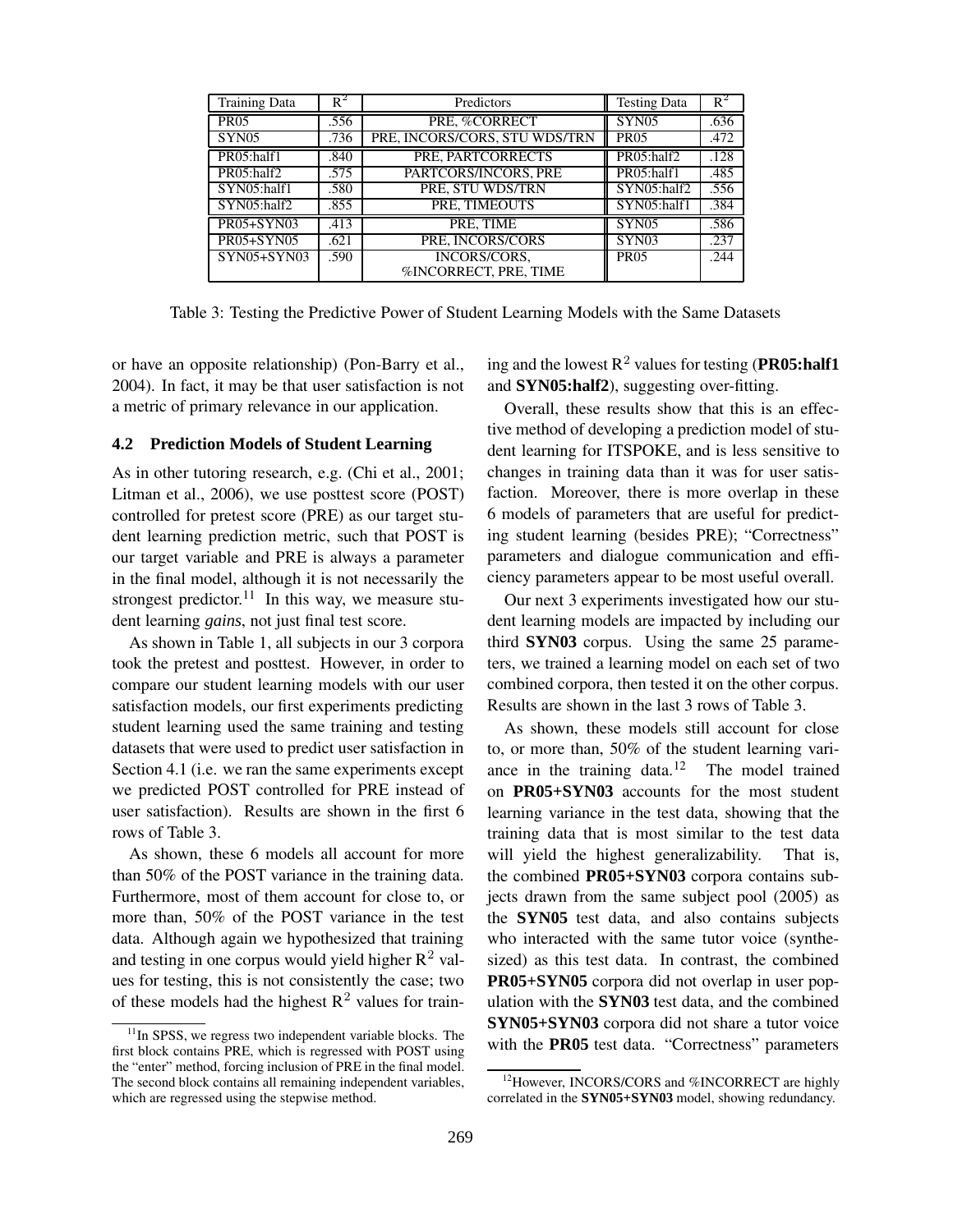| <b>Training Data</b> | $R^2$ | Predictors                | Testing Data      | $R^2$ |
|----------------------|-------|---------------------------|-------------------|-------|
| SYN03 (affect)       | .644  | TIME, PRE, NEUTRAL        | PR05:17           | .411  |
| $PR05:17$ (affect)   | .835  | PRE, NFA:NFA, STU WDS/TRN | SYN <sub>03</sub> |       |
| SYN <sub>03</sub>    | .478  | PRE. TIME                 | PR05:17           | .340  |
| PR(05:17)            | .609  | PRE. STU TRNS/TUT TRNS    | SYN <sub>03</sub> | 164   |

Table 4: Testing the Predictive Power of Student Learning Models with User Affect Parameters

and dialogue communication and efficiency parameters are consistently used as predictors in all 9 of these student learning models.

#### **4.3 Adding User Affect Parameters**

Our final experiments investigated whether our 25 user affect parameters impacted the usefulness of the student learning models. As shown in Table 1, all 20 subjects in our **SYN03** corpus were annotated for user affect, and 17 subjects in our **PR05** corpus were annotated for user affect. We trained a model of student learning on each of these datasets, then tested it on the other dataset.<sup>13</sup> As predictors, we included our 25 user affect parameters along with the 13 system-generic and 12 tutoring-specific interaction parameters. These results are shown in the first two rows of Table 4. We also reran these experiments without user affect parameters, to gauge the impact of the user affect parameters. These results are shown in the last two rows of Table 4. We hypothesized that user affect parameters would produce more useful models, because prior tutoring research has shown correlations between user affect and student learning (e.g. (Craig et al., 2004)).

As shown in the first two rows, user affect predictors appear in both models where these parameters were included. The models trained on **SYN03** use pretest score and Total Time on Task as predictors; when affect parameters are included, "Neutral Certainness" is added as a predictor, which increases the  $R<sup>2</sup>$  values for both training and testing. However, the two models trained on **PR05:17** show no predictor overlap (besides PRE). Moreover, the **PR05:17** model that includes an affect predictor (Total Sequence of 2 Non-Frustrated/Angry turns) has the highest training  $\mathbb{R}^2$ , but the lowest testing  $\mathbb{R}^2$  value.

## **5 Conclusions and Current Directions**

Prior work in the tutoring community has focused on correlations of single features with learning; our results suggest that PARADISE is an effective method of extending these analyses. For the dialogue community, our results suggest that as spoken dialogue systems move into new applications not optimized for user satisfaction, such as tutoring systems, other measures of performance may be more relevant, and generic user affect parameters may be useful.

Our experiments used many of the same systemgeneric parameters as prior studies, and some of these parameters predicted user satisfaction both in our models and in prior studies' models (e.g., system words/turn (Walker et al., 2002)). Nonetheless, overall our user satisfaction models were not very powerful even for training, were sensitive to training data changes, showed little predictor overlap, and did not generalize well to test data. Our user satisfaction metric may not be fine-grained enough; in other PARADISE studies, users took a survey after *every* dialogue with the system. In addition, tutoring systems are not designed to maximize user satisfaction; their goal is to maximize student learning.

Our student learning models were much more powerful and less sensitive to changes in training data. Our best models explained over 50% of the student learning variance for training and testing, and both student "Correctness" parameters and dialogue communication and efficiency parameters were often useful predictors. User affect parameters further improved the predictive power of one student learning model for both training and testing.

Once our user affect annotations are complete, we can further investigate their use to predict student learning and user satisfaction. Unlike our other parameters, these annotations are not currently available, although they can be predicted automatically (Litman and Forbes-Riley, 2004b), in our sys-

 $13$ As only 17 subjects have both user affect annotation and user surveys, there is not enough data currently to train and test a user satisfaction model including user affect parameters.